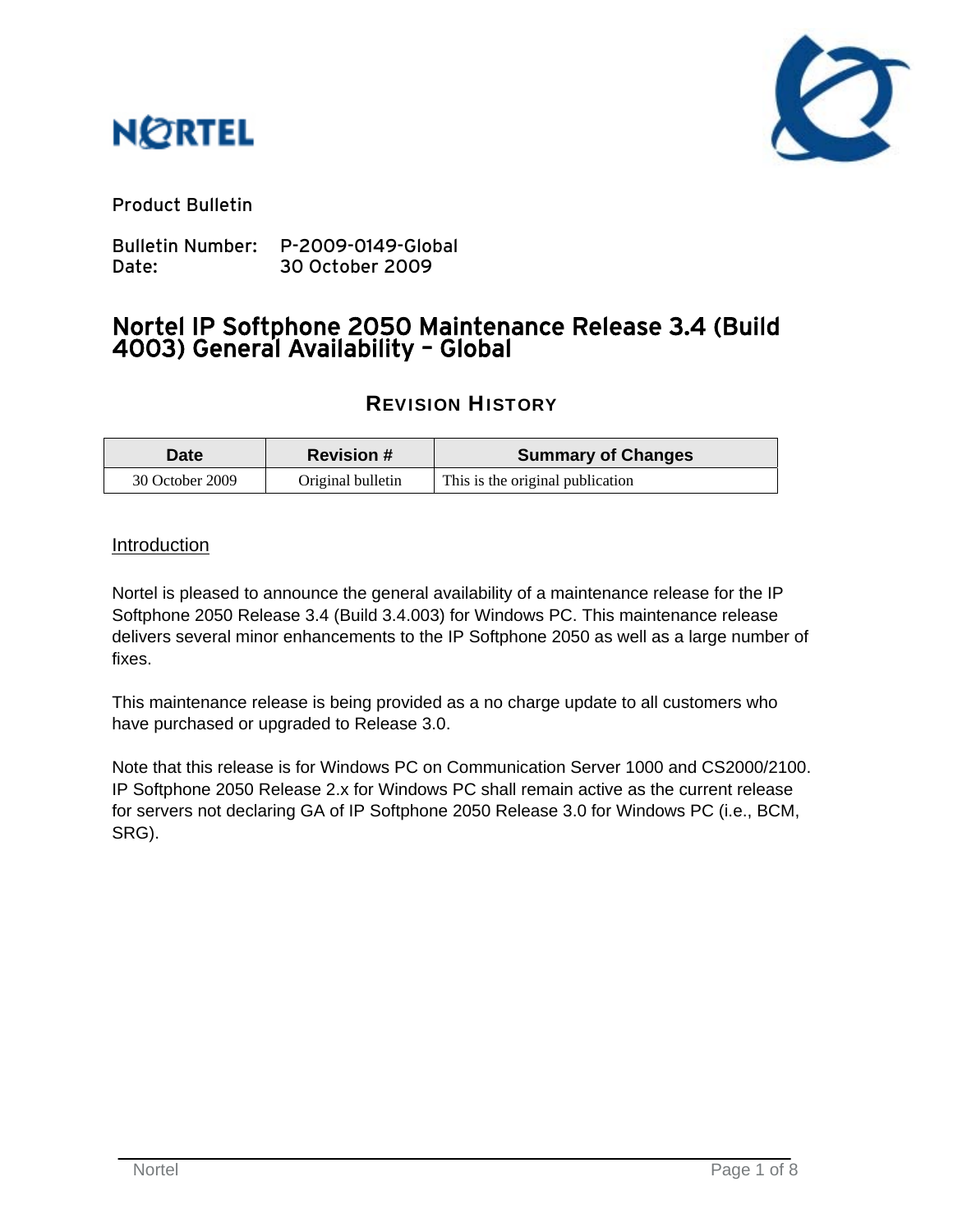## *New Features/Enhancements with IP Softphone 2050 Release 3.4*

The Nortel IP Softphone 2050 Maintenance Release 3.4 provides the following enhancements:

- Support for Microsoft Windows 7
- Log file improvements

#### **Windows 7**

Microsoft Windows 7 is now supported.

#### **Log File Improvements**

The IP Softphone 2050 settings menu now includes an option to allow control over the size of log files to accommodate deployments where the corporate policy on user profile space is limited. The total size for all log files may now be set to a pre-determined size or logging can be turned off completely by setting to a value of zero. Note that disabling the logging function is not recommended as the log files are essential to product support in troubleshooting a problem.

| R IP Softphone 2050 Settings                                                                                                                                                                                                                                                                                                                    |                                                                                                                                                                              | 回 | ×            |
|-------------------------------------------------------------------------------------------------------------------------------------------------------------------------------------------------------------------------------------------------------------------------------------------------------------------------------------------------|------------------------------------------------------------------------------------------------------------------------------------------------------------------------------|---|--------------|
| Profiles<br>Server<br><b>License Servers</b><br>Theme<br>Features<br>Macros<br>Audio<br>Sound Devices<br>Hardware ID<br>Advanced Audio<br>Listener IP<br>Notifications<br>Hot Keys<br>Lamp Sounds<br>Key Type<br>Language<br>Expansion Module<br>Personal Call Recording<br>Plantronics USB Headset<br><b>USB Headset</b><br>Log Files<br>About | <b>Log Files</b><br>Size of log files, Mb<br>0 Mb<br>the contract of the con-<br>$\mathbf{r}$<br>$\overline{0}$<br>52<br>Path:<br>D:\Profiles\ddharris\Application Data\Norl |   | Nortel       |
| Help                                                                                                                                                                                                                                                                                                                                            | ОК<br>Cancel                                                                                                                                                                 |   | <b>Apply</b> |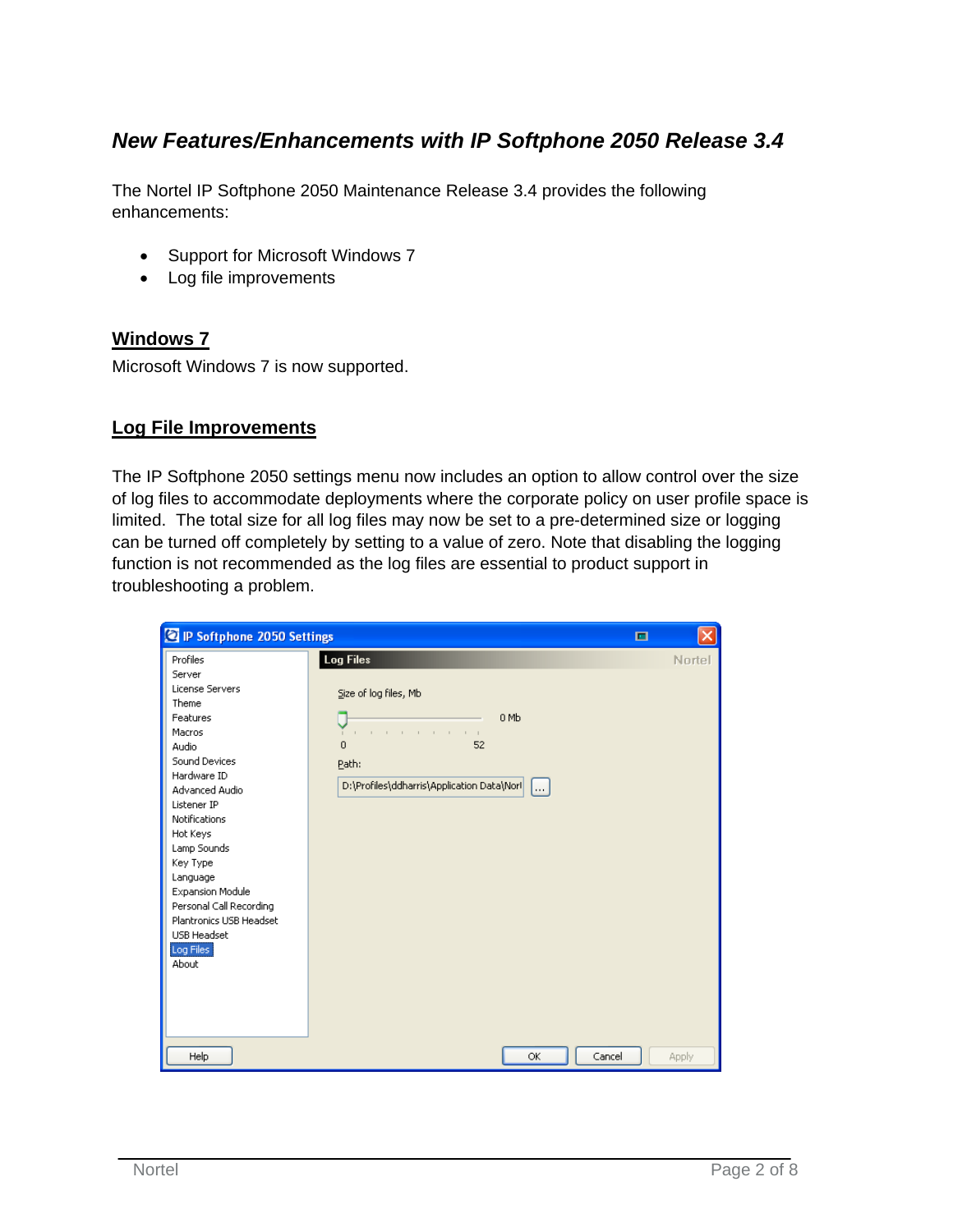# *Quality Improvements*

The Nortel IP Softphone 2050 Maintenance Release 3.4 contains numerous resolved issues and closed cases. The list of resolved customer reported issues since Release 3.3 are listed below.

| <b>Case ID</b> | <b>Description</b>                                                              |
|----------------|---------------------------------------------------------------------------------|
| 090304-89596   | IP Softphone 2050 freezes when calls are answered on Nortel USB Headset         |
| 081009-83319   | IP Softphone 2050/3.3 One-way speech path                                       |
| 090903-09977   | IP Softphone 2050 getting double DTMF tones on CS2100                           |
| 090317-99855   | New Call Voice Notification fails to say the CLID properly                      |
| 090526-47034   | Translation error in GUI - correct word "Release" in French, German and Spanish |
| 090515-40414   | Agent voice is recorded on IPCR after Mute key is activated                     |
| 090510-36664   | IP Softphone 2050 Logs have no limit in size                                    |

### **Customer Issues Resolved**

### *Supported Platforms*

### **Operating Systems**

Microsoft Windows XP, Windows Vista, Windows 7

Note 1: 64 bit versions of Windows are not supported. Note 2: Although the IP Softphone 2050 may run in VDI (Virtual Desktop Infrastructure) environments such as VM Ware and Citrix Xen Desktop, these have not been officially tested by Nortel and are therefore not supported.

### **Call Servers**

| Nortel CS1000: | Release 4.5, 5.0, 5.5, 6.0                  |
|----------------|---------------------------------------------|
| Nortel CS2100: | CICM 10.1 MR on Release SE10, SE11 and SE13 |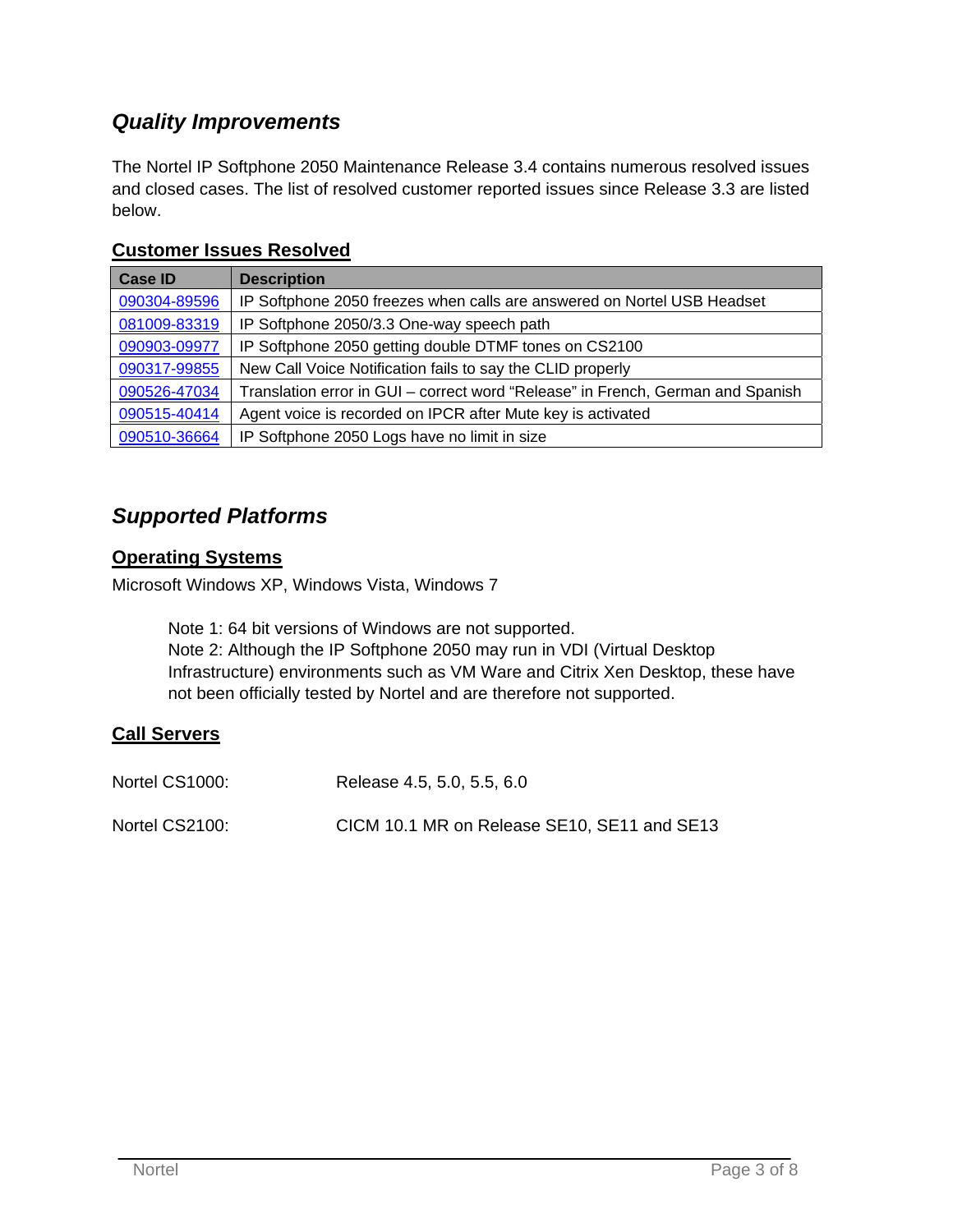# *Technical Advisements for Release 3.4 (Build 4003)*

Below are known issues that are unresolved in Build 4003. Although still unresolved, they are non-service affecting and are deemed not to be critical as to prevent this software release going to General Availability. It is our intention to provide a resolution to these issues in a future maintenance. Consult your Nortel representative for further details.

#### Q02081684 Installing the IP Softphone 2050 on a PC with a Cisco VPN client can cause issues with duplicate MAC addresses.

If a user installs IP Softphone 2050 software application on a PC while the PC is connected to Cisco VPN client, the IP Softphone 2050 application will use Cisco VPN Client MAC address as the default Hardware ID instead of the PC hardware ID.

When a site has multiple instances of the IP Softphone 2050 and installs IP Softphone 2050 software application while connected to the Cisco VPN client, all of the PCs will have the same hardware ID. The Call Server will allow only a unique hardware ID to be registered on the system per IP Phone. If an IP Softphone 2050 client with a Hardware ID is already registered to Call Server and another IP Softphone 2050 client is trying to register with the same hardware ID, the Call Server will generate error: "SRPT062 Request to register TN rejected. DUPLICATE tn =  $200-01-04-03$  hwid = 1200059a3c7800660" indicating the hardware ID is already used by another IP Phone.

Work-around: If a user installs IP Softphone 2050 software on a PC while the PC is not connected to Cisco VPN client, the IP Softphone 2050 application will correctly use the PC MAC address as default Hardware ID. Therefore, to prevent the IP Softphone 2050 client from using Cisco MAC address as hardware the ID, insure that the Cisco VPN Client is closed when installing IP Softphone 2050 software application on a PC and also when using "Auto-Create" command in Settings prompt to generate a different hardware ID.

Screen Pops: In order for call pop-ups to work properly, please be sure that your call server release supports cookies for 2050. The following patches are required on the CS1000 to have the cookie support enabled (please refer to MPLR library for more details):

Release 4.5 – MPLR24248, MPLR25118 Release 5.0 – MPLR24248 Release 5.5 – MPLR24248, MPLR25653

Note: In a Contact Center environment, caller information such as Caller ID and Caller Name are not displayed in the pop-up window for the incoming calls when the Phoneset Display is configured on the Contact Center.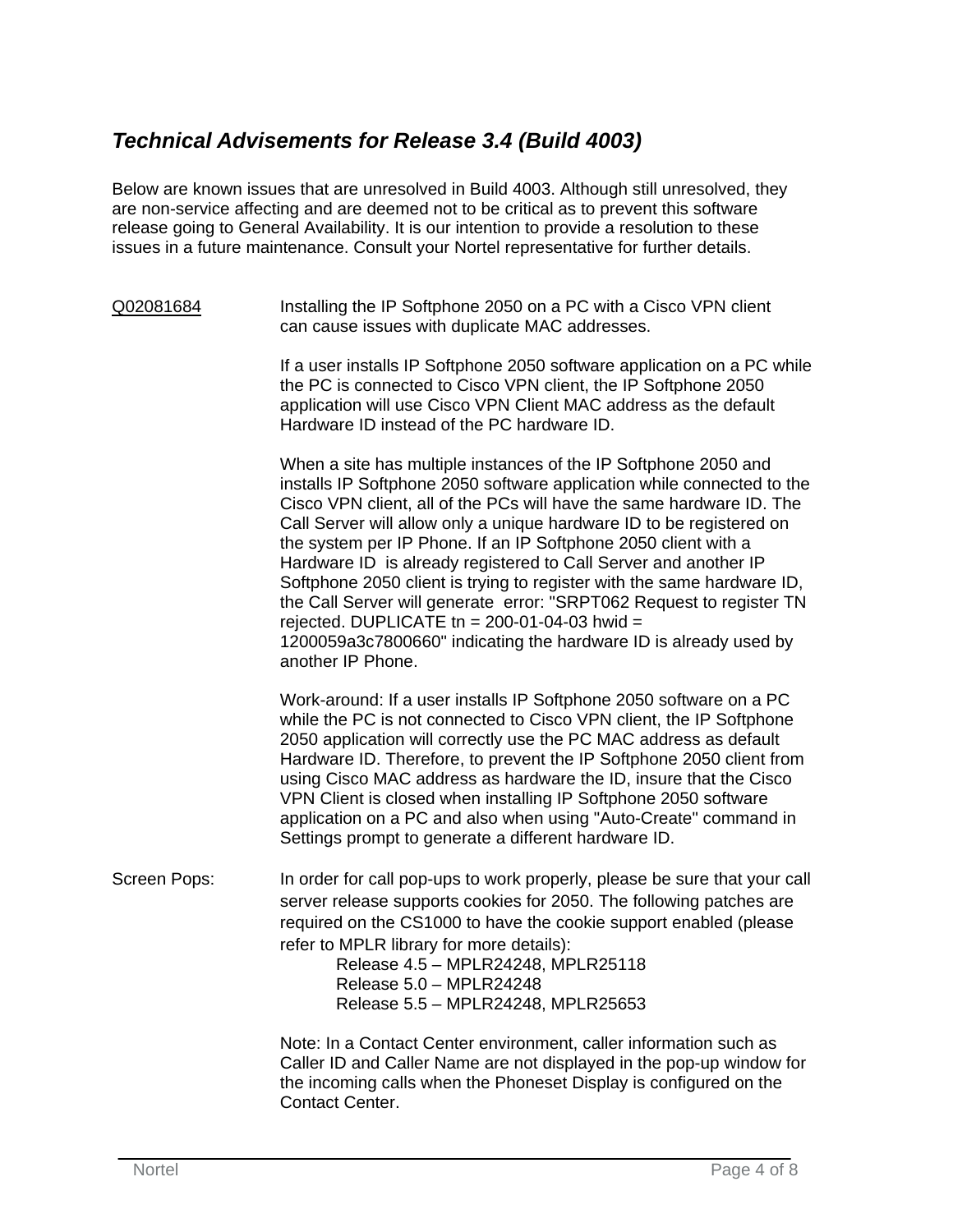| Q02071272  | If the log folder has been moved from its default location, it will not be<br>removed on un-installation of the IP Softphone 2050. A work-around<br>is to move the log files back to the default folder before performing the<br>un-install. In that case log files will be removed. |
|------------|--------------------------------------------------------------------------------------------------------------------------------------------------------------------------------------------------------------------------------------------------------------------------------------|
| Log files: | The Log Files path setting is applied for the whole IP 2050 application<br>and is not profile specific. Each user logged into the system may<br>configure their own Log File path.                                                                                                   |

## *Ordering Guidelines and Procedures*

The Nortel IP Softphone 2050 Release 3.4 Maintenance Release for Windows PC is generally available globally as of October  $30<sup>th</sup>$ , 2009.

Software licensing was introduced with the Nortel IP Softphone 2050 Release 3 for Windows PC client. Software licensing eliminates the requirement to purchase a CDROM copy of the IP Softphone 2050 Release 3 client application on a per-desktop basis. Instead, Right-to-Use Licenses are purchased from Nortel's Keycode Retrieval System (KRS) which is accessible via the Nortel support portal at the link below: www.nortel.com/support/tools/krs. Additional information on generating and retrieving keycodes is provided in a later section of this notice.

IP Softphone 2050 Release 3 software licensing is based on "pool-of-users" approach to provide increased cost-effectiveness to customers. For example, if a customer has identified that they have 100 active users of the IP Softphone 2050 Release 3 client at any given time out of a total population of 500 IP Softphone 2050 users, then they should plan on purchasing 100 (or more) licenses to support their employees. An active (or "checkout") license is required in order to make a call with the IP Softphone 2050 Release 3 client. Licenses are hosted on a Licensing Server, which is a customer supplied PC and is located at the customer premise.

Three order codes are established with IP Softphone 2050 Release 3. There is a Right-to-Use (RTU) license for new IP Softphone 2050 Release 3 client purchases. An upgrade Right-to-Use license has been established offering a discount for installed base customers of Release 1.x and 2.x wishing to upgrade to Release 3.. Finally, for customers wishing to have a CDROM copy of the IP Softphone 2050 client .exe file on premise, a third order code has been made available for such a purpose.

#### New Purchases:

| PEC      | <b>Description</b>                                               |
|----------|------------------------------------------------------------------|
| NTDW84BA | IP Softphone 2050 Rls 3 New User License (CS 1000/CS2000/CS2100) |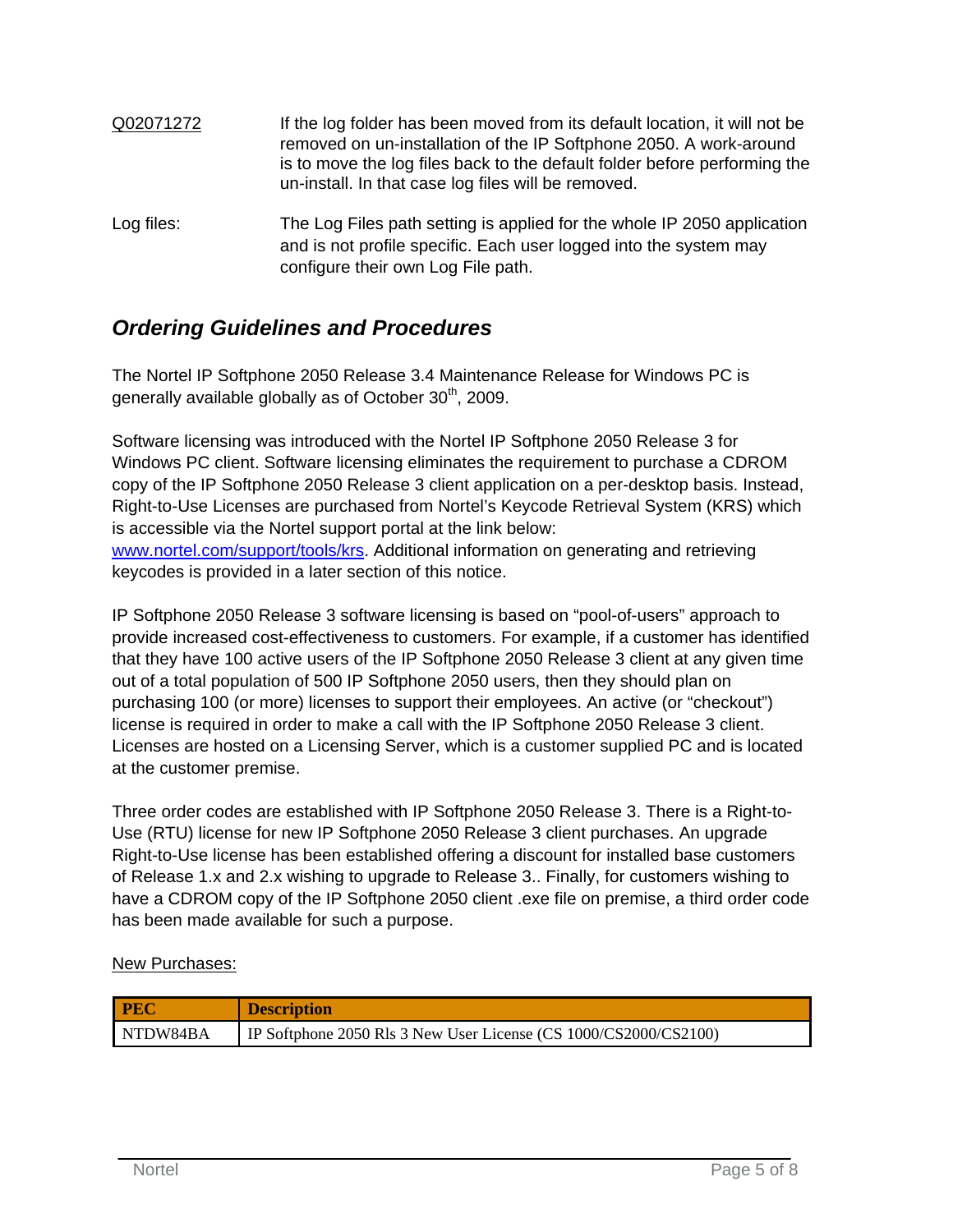#### Upgrades from IP Softphone 2050 Releases 1.x/2.x to Release 3:

| <b>PEC</b> | <b>Description</b>                                                  |
|------------|---------------------------------------------------------------------|
| NTDW84CA   | <b>IP</b> Softphone 2050 Upgrade License from Rls 1 and 2 (CS 1000) |

Software CD Package (CS 1000):

| <b>PEC</b> | <b>Description</b>                                                                                                                |
|------------|-----------------------------------------------------------------------------------------------------------------------------------|
| NTDW84FA   | IP Softphone 2050 Software CD Package (CS 1000)<br>  NOTE: This CD may not contain the most recent IP Softphone 2050 v3 software. |
|            | The most recent version can be downloaded from www.nortel.com/support.                                                            |

Upgrades from IP Softphone 2050 Release 3.x:

Customers who have previously purchased and installed an earlier version of IP Softphone 2050, may download this maintenance release from www.nortel.com/support using their existing licencing. Please refer to the following section.

### *Software Download*

Those users who have purchased and installed Release 3.0 and later may proceed to download the upgrade version of 3.4. If the software has not been installed, the full 3.0 installation must be done first:

#### *Full Software Download Instructions:*

To download the complete software file from the Nortel web site, follow these instructions: **Note: You will need to login to complete the steps below.** 

- 1. Access the www.nortel.com/support web site.
- 2. Select "**Phones, Clients & Accessories**".
- 3. Select "**IP Softphone 2050**" on the Phones, Clients & Accessories page.

4. Select "**Software Downloads**" on the IP Softphone 2050 page. Select "Major

- Release"
- 5. Select the "**IP Softphone 2050 Release 3.0**" link.

6. Download either the .exe file or the Windows MSI file as required for the IP Softphone 2050 client software which is installed on each PC.

7. Download the "Licence Server Software" which is installed on a customer-provided PC and provides licences to each installed IP Softphone 2050 client.

8. Refer to the applicable NTP for instructions on installing and configuring.

*Release 3.4 Maintenance Upgrade Software Download Instructions:* 

To download the upgrade file from the Nortel web site, follow these instructions: **Note: You will need to login to complete the steps below.** 

- 1. Access the www.nortel.com/support web site.
- 2. Select "**Phones, Clients & Accessories**".
- 3. Select "**IP Softphone 2050**" on the Phones, Clients & Accessories page.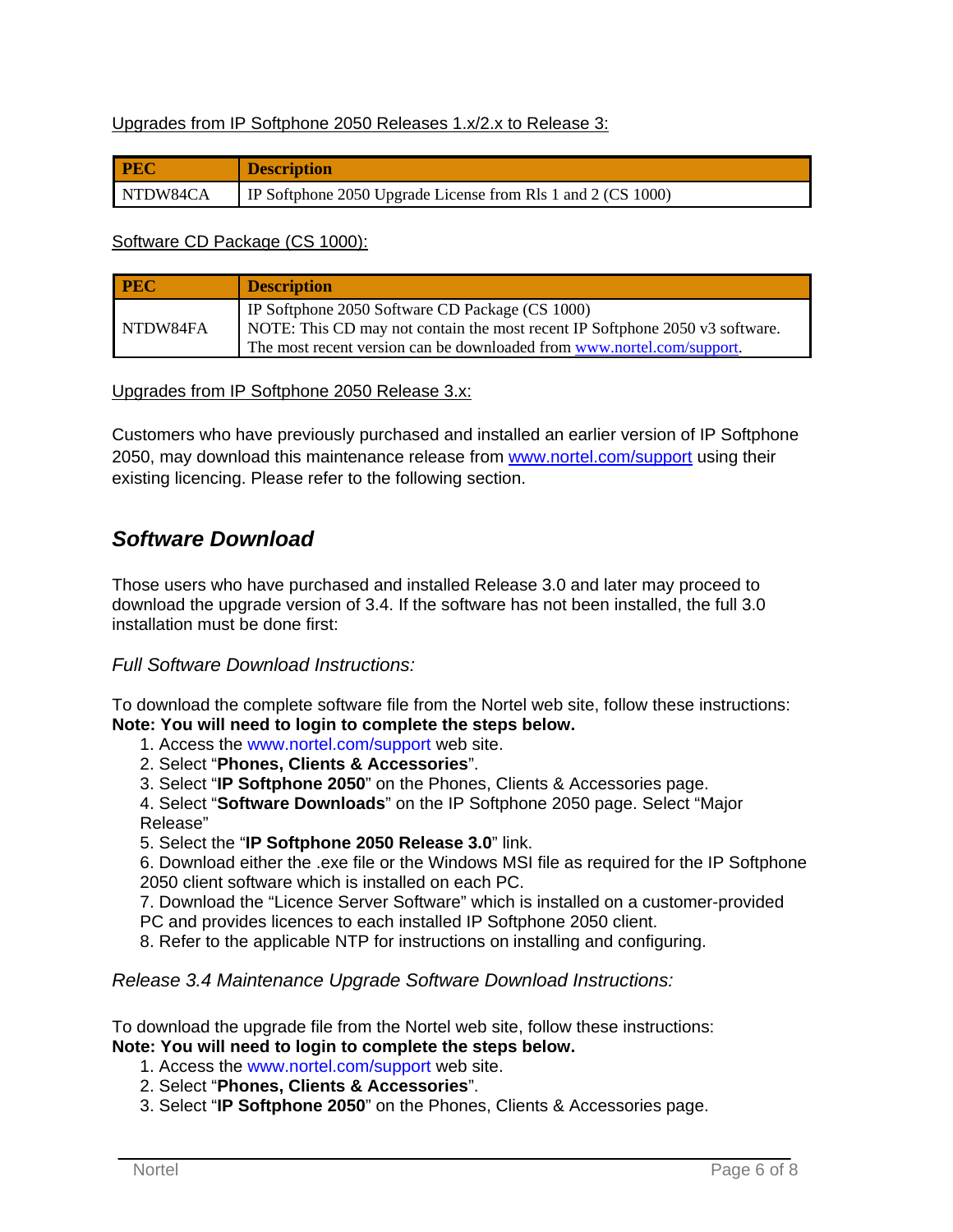4. Select "**Software Downloads**" on the IP Softphone 2050 page. Select "Maintenance Release"

5. Select the "**IP Softphone 2050 R3.04.0003"** link.

6. Download either the .exe file or the Windows MSI file as required for the IP Softphone 2050 client software which is installed on each PC.

7. Refer to the applicable NTP for instructions on installing and configuring.

# *Keycode Retrieval Process from KRS*

Before proceeding with the install, you must have the following information available:

- Fully Qualified Domain Name (FQDN) of the PC on which the Licence Server Software is installed.
	- o The IP Softphone 2050 v3 Licence Server Software can be pre-installed and used to determine the FQDN of the PC.
- Purchase Order Number

Registering/generating keycodes for the IP Softphone 2050:

- 1. Access the www.nortel.com/support web site.
- 2. Select "**Support & Training Online Self-Service Keycode Retrieval**".
- 3. At Step 1, Select **"Global Login"**
- 4. At Step 2 , Select product family "**IP Softphone 2050**"
- 5. Enter login credentials.
- 6. Click on **"Product Registration"** on the sidebar.
- 7. Enter hostname in Site Name
	- Note: CLLI code is not used for the 2050
- 8. Enter the geographical location in City, Country , State fields.
	- Note: This information is used for reference purposes only.
- 9. Click **Save**

Assuming an order has been placed for a number of users. SAP will have created a nonstock PO and will send to KRS.

- 10. Click on **"Generate Keycode"** on the sidebar
- 11. At Step 1, Enter the Host ID into the **Enter HostID** field.
- 12. At Step 2, Enter the **Purchase Order Number**. Alternatively, you can search by Nortel Order #, COEO, Customer PO# or Alternate Order #. Note: COEO = Common Equipment order number for carrier customers. Authorization codes are used by stocking distributors.
- 13. At Step 3. Select the quantity of the number of licenses desired.
- 14. Click **Continue**. The program then returns back to the Select PO screen to allow users to pull licenses from multiple POs if desired.
- 15. Click **Go To Summary**
- 16. Click **Generate Keycode**. A new keycode is generated in KRS database. The User is then directed to the Keycode Retrieve screen.
- 17. Select **Download Keycode** and apply to the system. Saves as a .lic file on the local system.